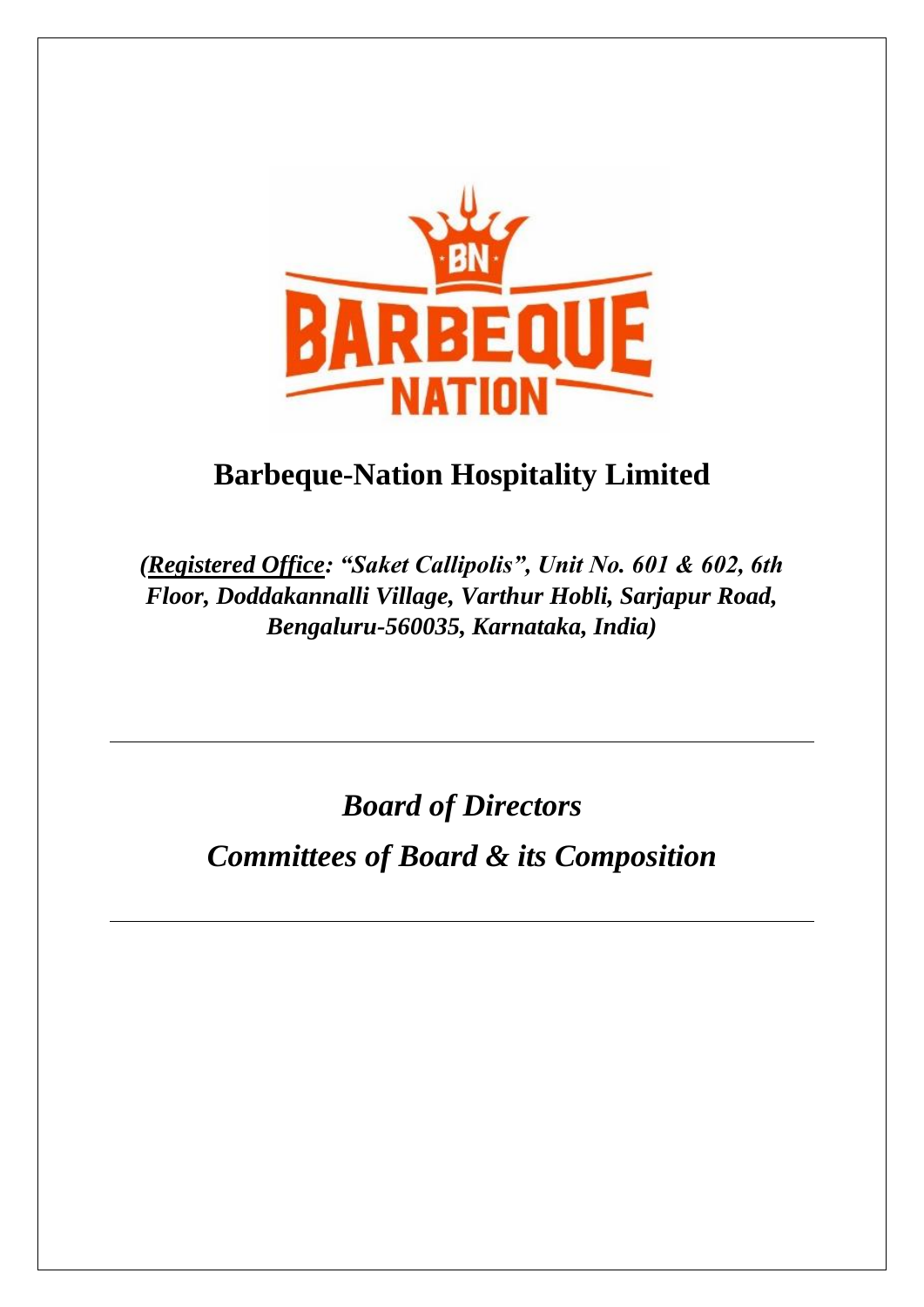| <b>Sl. No.</b> | <b>Name of the Director</b> | <b>Designation</b>                            |
|----------------|-----------------------------|-----------------------------------------------|
| 1.             | Mr. T N Unni                | Chairman, Non-Executive, Independent Director |
| 2.             | Mr. Kayum Dhanani           | <b>Managing Director</b>                      |
| 3.             | Mr. Rahul Agrawal           | Chief Executive Officer & Whole Time Director |
| 4.             | Mr. Raoof Dhanani           | Non-Executive Director                        |
| 5.             | Mrs. Suchitra Dhanani       | <b>Non-Executive Director</b>                 |
| 6.             | Mr. Abhay Chaudhari         | Non-Executive, Independent Director           |
| 7.             | Mr. Devinjit Singh          | <b>Non-Executive Director</b>                 |
| 8.             | Ms. Revathy Ashok#          | Non-Executive, Additional Director            |

## **BOARD OF DIRECTORS**

*#Appointed as an Additional Director in the category of Independent Director at the Board Meeting held on and with effect from March 28, 2022.*

#### **COMMITTEES OF THE BOARD AND ITS COMPOSITION**

#### **A. Audit Committee**

| <b>Sl. No.</b> | <b>Name of the Director</b> | <b>Category of Directorship</b> | <b>Chairperson/Member</b> |
|----------------|-----------------------------|---------------------------------|---------------------------|
| 1.             | Mr. T Narayan Unni          | Non-Executive, Independent      | Chairperson               |
|                |                             | Director                        |                           |
| 2.             | Mr. Abhay Chaudhari         | Non-Executive, Independent      | Member                    |
|                |                             | Director                        |                           |
| 3.             | Mr. Kayum Dhanani           | <b>Managing Director</b>        | Member                    |

#### **B. Nomination & Remuneration Committee**

| <b>Sl. No.</b> | Name of the Director | <b>Category of Directorship</b> | <b>Chairperson/Member</b> |
|----------------|----------------------|---------------------------------|---------------------------|
| 1.             | Mr. Abhay Chaudhari  | Non-Executive, Independent      | Chairperson               |
|                |                      | Director                        |                           |
| 2.             | Mr. T Narayan Unni   | Non-Executive, Independent      | Member                    |
|                |                      | Director                        |                           |
| 3.             | Mr. Raoof Dhanani*   | <b>Non-Executive Director</b>   | Member                    |

*\*Mr. Raoof Dhanani was appointed as a member, consequent to the resignation of Mr. Tarun Khanna from the office of Director of the Company and approved by the Board of Directors at their meeting held on February 03, 2022.*